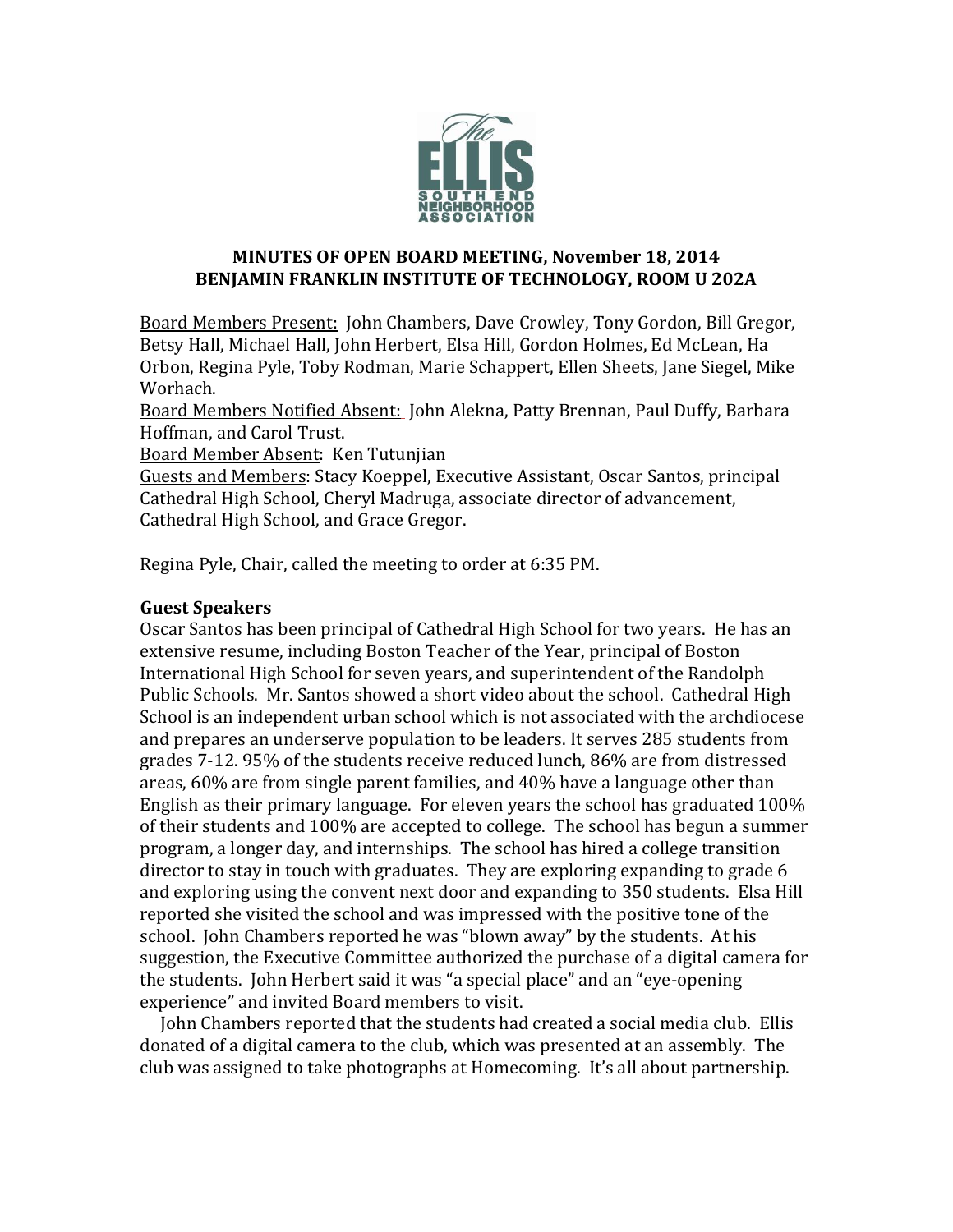#### **Minutes**

The October minutes were unanimously approved.

### **Treasurer's Report**

Michael Hall reported we are in solid financial shape. We have \$56, 467 in the bank and had \$9971 in receipts.

#### **President's Report**

Betsy Hall reported she is working on the Board development project for January and will send an email to the Board. Betsy and Stacy chose a website provider who was recommended by Mike Worhach. Omar will get the site up and running and do funcionability.

#### **Executive Assistant's Report**

 Stacy Koeppel reported that five principals had confirmed for the BPS forum: the Hurley, the Quincy, the Elliott, the Warren Prescott, and the Blackstone. Suzanne Lee will moderate and the Courant will be the media sponsor. There have been 42 RSVPs and BFIT has space for 300 chairs. Publicity is planned through Twitter, other neighborhood associations, Garden Moms, Villa Victoria, IBA, and Castle Square. Parents can pick schools within a mile from their home, with exceptions for bilingual and other special programs.

 120 wreaths have been ordered to be hung on Berkeley, Clarendon, and Dartmouth Street. Stacy thanked Ed MacLean for getting us a good price below our budget. Cathedral High School students will attach bows and they will be delivered to Project Place for hanging. There will be various ways of publicizing the event

 Tree lighting will be Sunday December 6th at 4:15. Dunkin Donuts will provide donuts, munchkins, coffee, and hot chocolate. Ellis members are needed to staff the table at 3:00.

#### **Committee Updates**

 John Herbert thanked the Membership Committee and reported they are looking to significantly expand outreach, create a database for outreach and condense their message. They will meet again on 11/20 in the morning.

 John Chambers reported the nominating committee consisting of John, Tony Gordon, Bill Gregor, Barbara Hoffman, and Elsa Hill met the night before.

 Ellen Sheets reported on neighborhood services. The cleanup will be November  $22<sup>nd</sup>$  from 9-12. The committee is focusing on a Better Berkeley street from Tremont to Columbus, focusing on safety, beauty, lighting, access, cleanliness, pavement. They will reach out to stakeholders about the wreaths.

#### **New Business**

 Grace Gregor, dressed for the part, with Kathy Emrich, Susan Mann, and Jane Watt, as the Ellis Elves buy 26-28 gifts for semi-permanent residents of Pine Street. She requested that Ellis send out a request for monetary donations, which can be mailed or dropped off at 92 Appleton Street (checks made out to Ellis Neighborhood Association), or donated through the website.